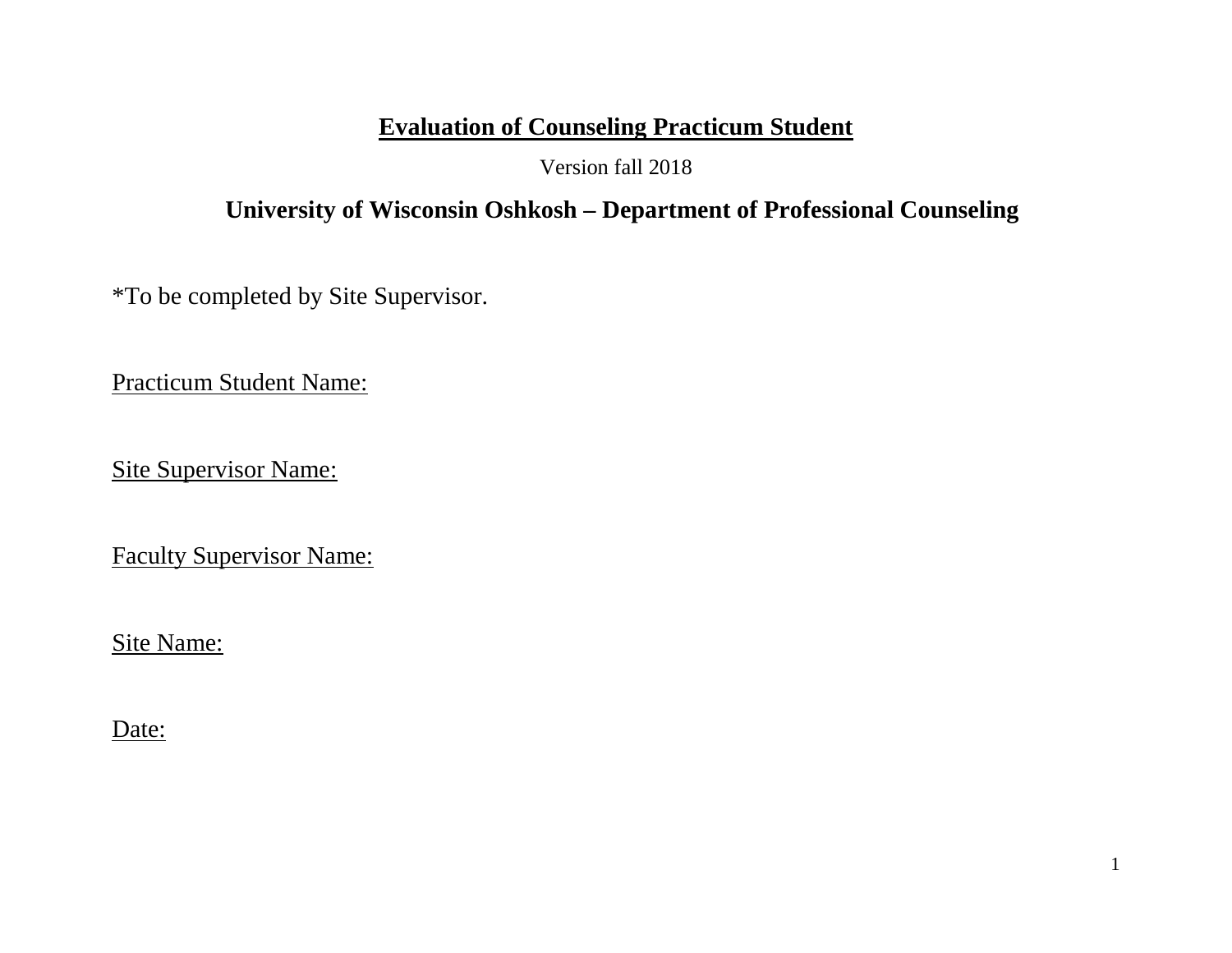Please rank the practicum student according to the scale and criteria provided below in question one. Please print after completing to discuss with student.

I am the:

- o Practicum Student
- o Site Supervisor
- o Faculty Supervisor

# **Practice**

- 1) Utilizes basic individual counseling skills to build rapport and relationships with students/clients.
- o Beginning (rarely see skills and/or professional dispositions)
- o Developing (seeing skills/dispositions on an increasingly consistent basis)
- o Met (consistent use of skills and/or dispositions)
- 2) Demonstrates appropriate use of basic counseling skills with groups and/or families.
- o Beginning
- o Developing
- o Met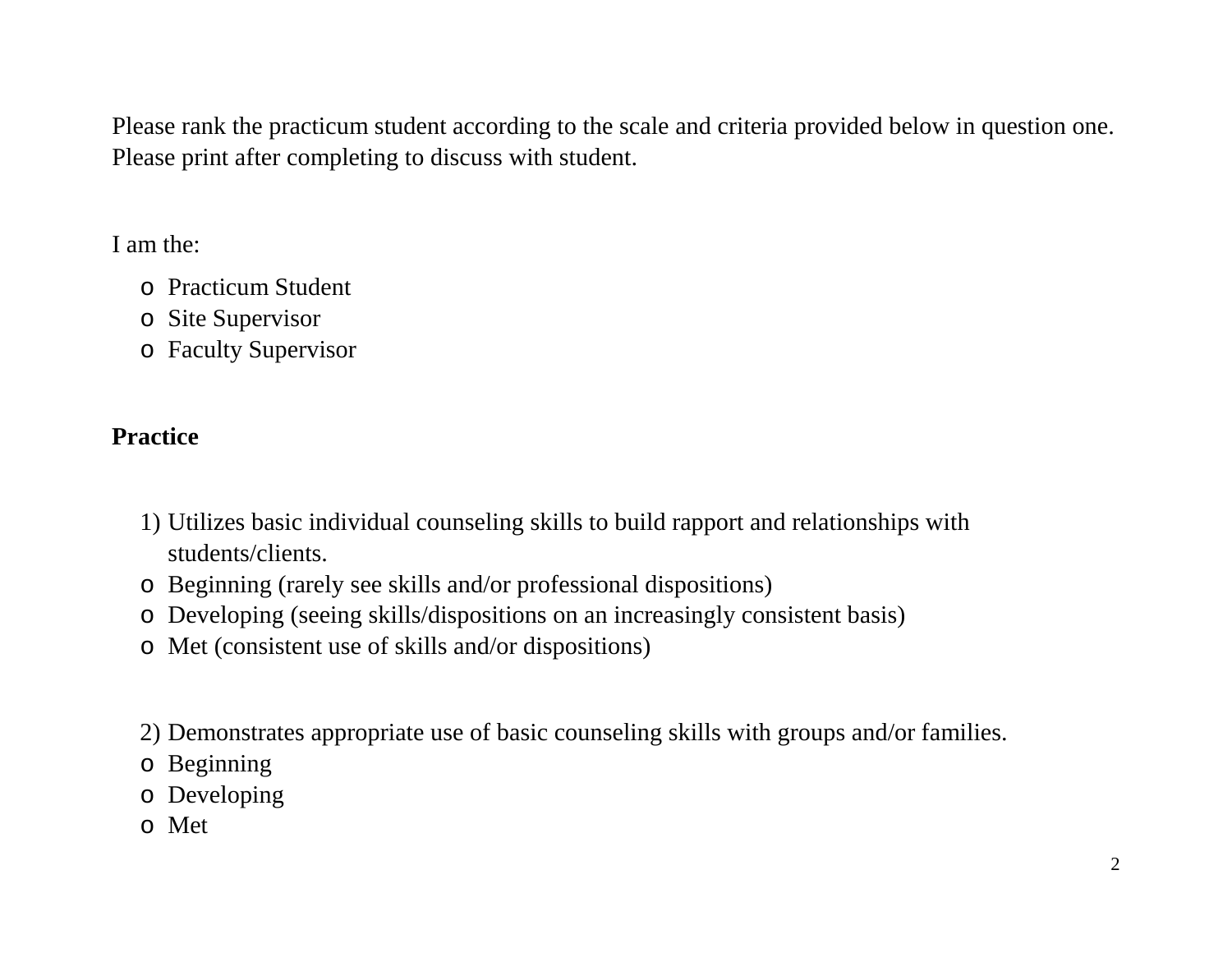- 3) Nonverbal skills: Includes body position, eye contact, posture, distance from client, voice tone, rate of speech, use of silence, etc. (matches client).
- o Beginning
- o Developing
- o Met
- 4) Encouragers: Includes minimal encouragers and door openers such as "Tell me more about…"
- o Beginning
- o Developing
- o Met
- 5) Questions: Use of appropriate open & closed questioning (i.e. avoidance of double questions).
- o Beginning
- o Developing
- o Met
- 6) Basic reflection of Content paraphrasing.
- o Beginning
- o Developing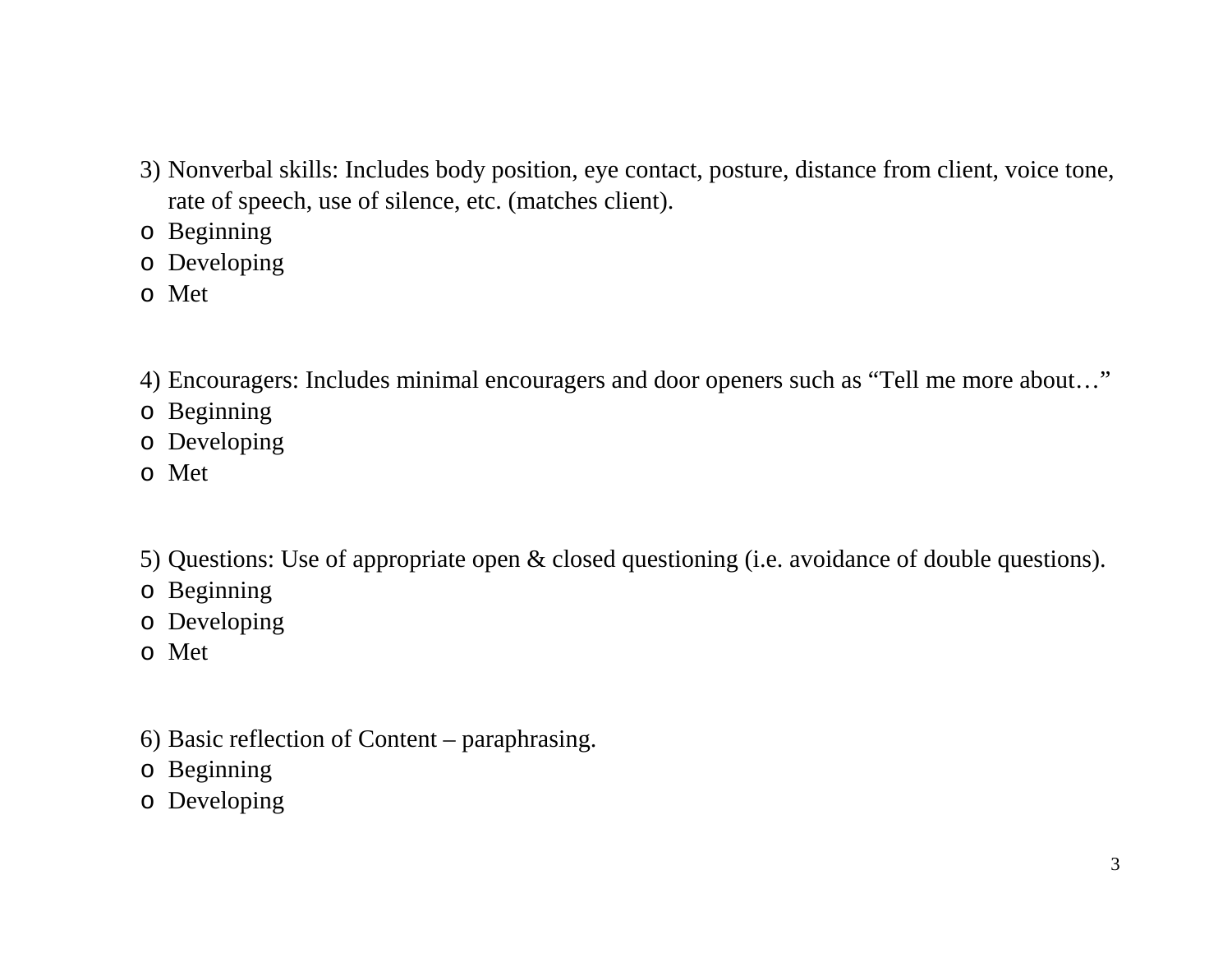#### o Met

- 7) Basic reflection of feelings.
- o Beginning
- o Developing
- o Met
- 8) Advanced reflection (meaning): Advanced reflection of meaning including values and core beliefs (takes counseling to a deeper level).
- o Beginning
- o Developing
- o Met
- 9) Advanced reflection (summarizing): Summarizing content, feelings, behaviors and future plans.
- o Beginning
- o Developing
- o Met
- 10) Confrontation: Counselor challenges client to recognize & evaluate inconsistencies.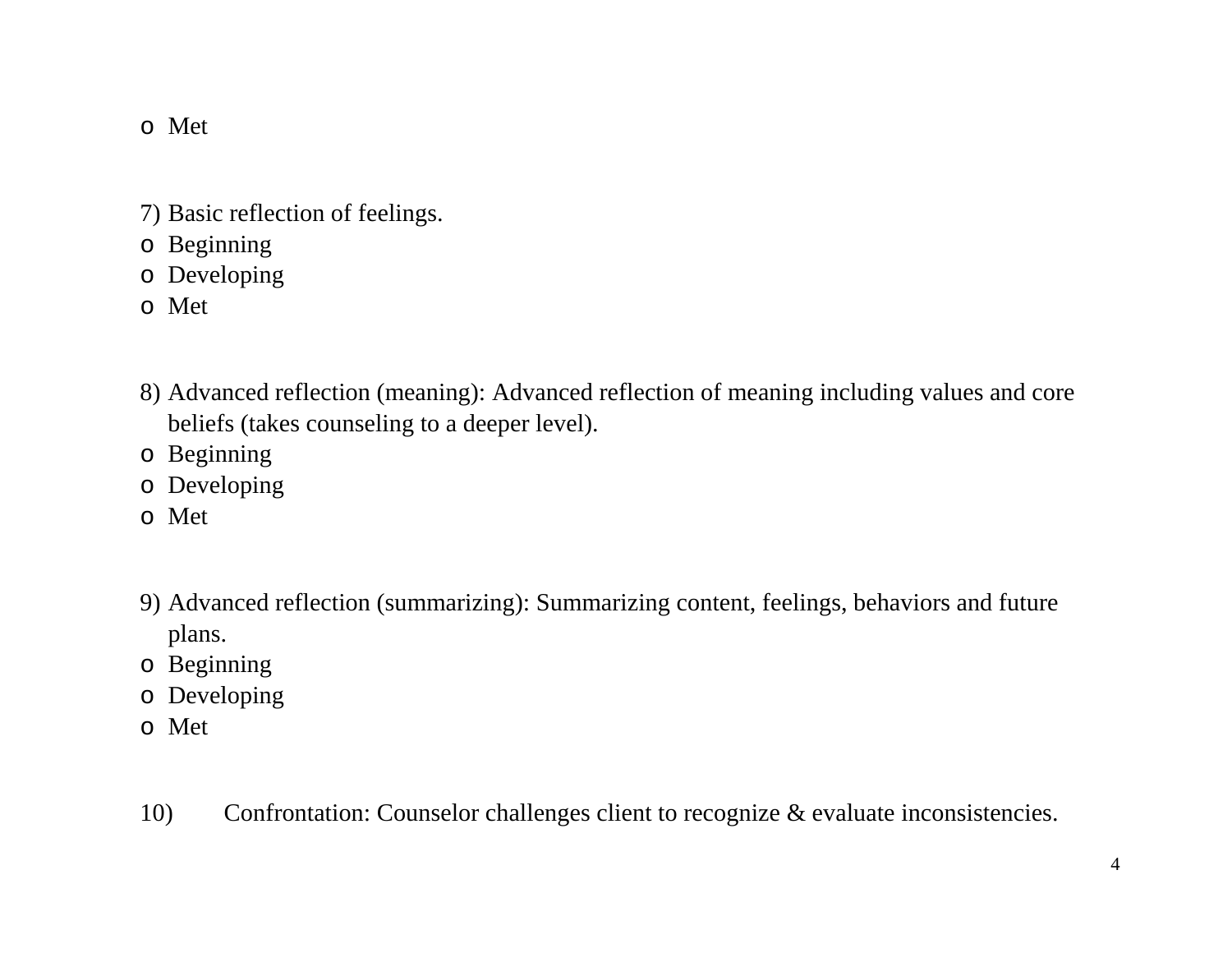- o Beginning
- o Developing
- o Met
- 11) Goal setting: Counselor collaborates with client to establish realistic, appropriate and attainable therapeutic goals.
- o Beginning
- o Developing
- o Met
- 12) Focus of counseling: Counselor focuses (or refocuses) client on his/her therapeutic goals (i.e. purposeful counseling).
- o Beginning
- o Developing
- o Met
- 13) Facilitate therapeutic environment: Expresses accurate empathy & care. Counselor is "present" and open to client (includes immediacy and concreteness).
- o Beginning
- o Developing
- o Met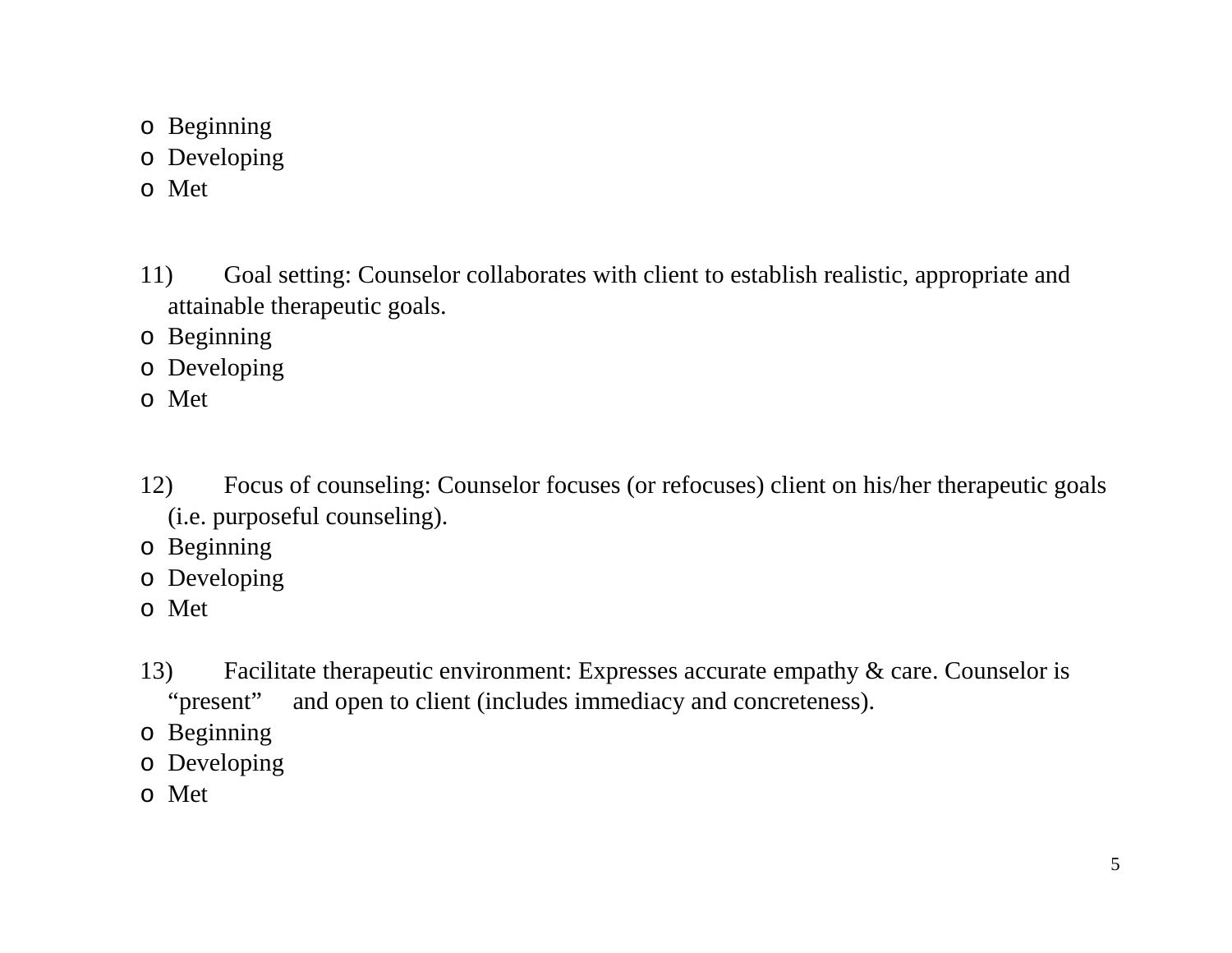- 14) Facilitate therapeutic environment: Counselor expresses appropriate respect and unconditional positive regard.
- o Beginning
- o Developing
- o Met

## **Comments:**

### **Professional Dispositions**

- 15) Professional Ethics: Demonstrates an awareness when ethical concerns arise and follows an ethical decision making process (including appropriate consultation). Utilizes the ACA, (ASCA, NASPA, etc.) code of ethics as guidelines and principles in order to determine the best course of action.
- o Beginning
- o Developing
- o Met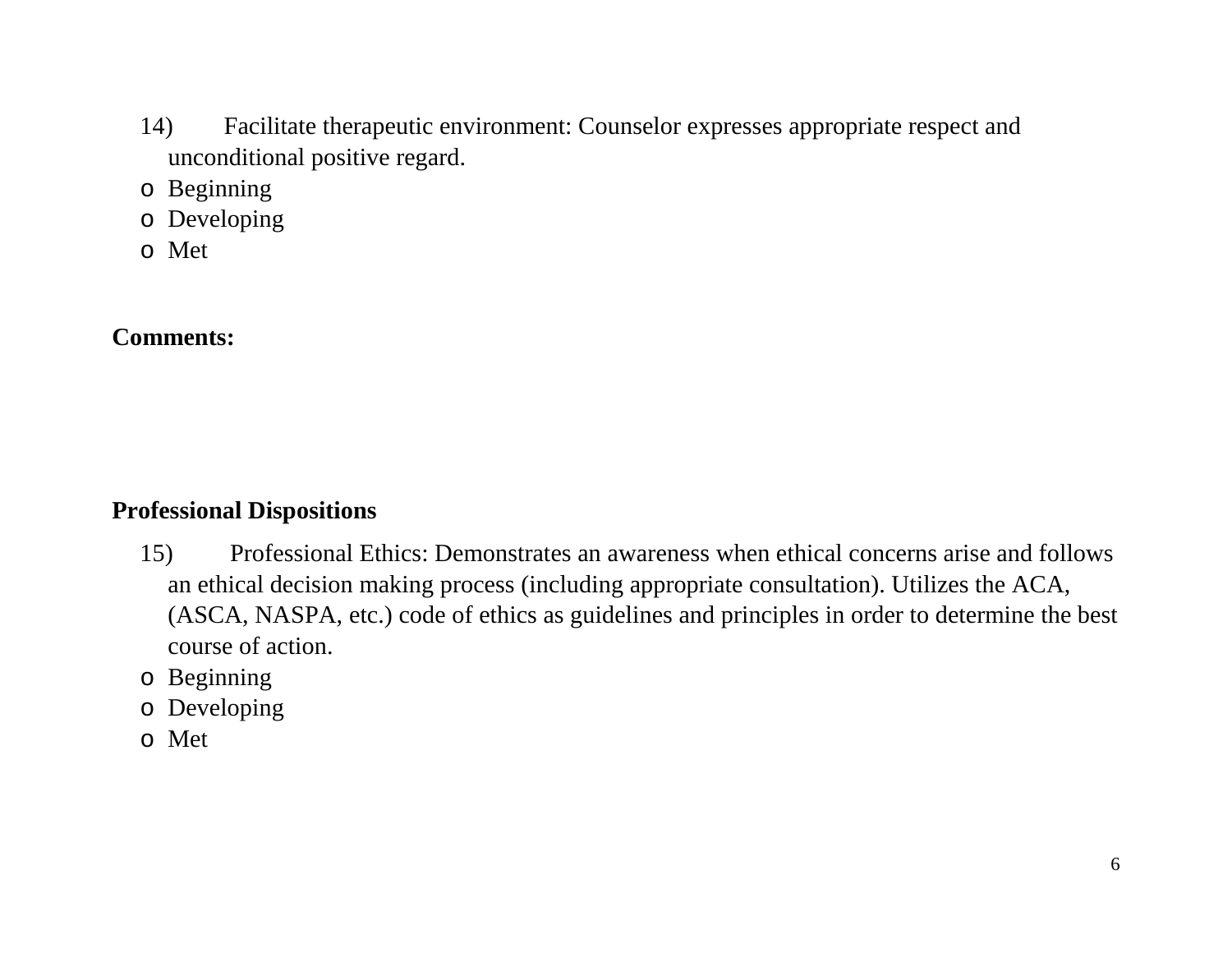- 16) Professionalism: Behaves in a professional manner toward supervisors, peers & clients (includes appropriateness of dress and attitude). Able to collaborate with others.
- o Beginning
- o Developing
- o Met
- 17) Self-awareness & Self-understanding: Demonstrates an awareness of his/her own belief systems, values, needs & limitations and the effect of 'self' on work with clients.
- o Beginning
- o Developing
- o Met
- 18) Emotional stability & Self-control: Demonstrates emotional stability (ie congruence between mood & affect) & self-control (ie impulse control) in relationships with supervisor, peers and clients.
- o Beginning
- o Developing
- o Met
- 19) Motivated to Learn, Grow / Initiate: Engaged in the learning & development of her/his counseling competencies.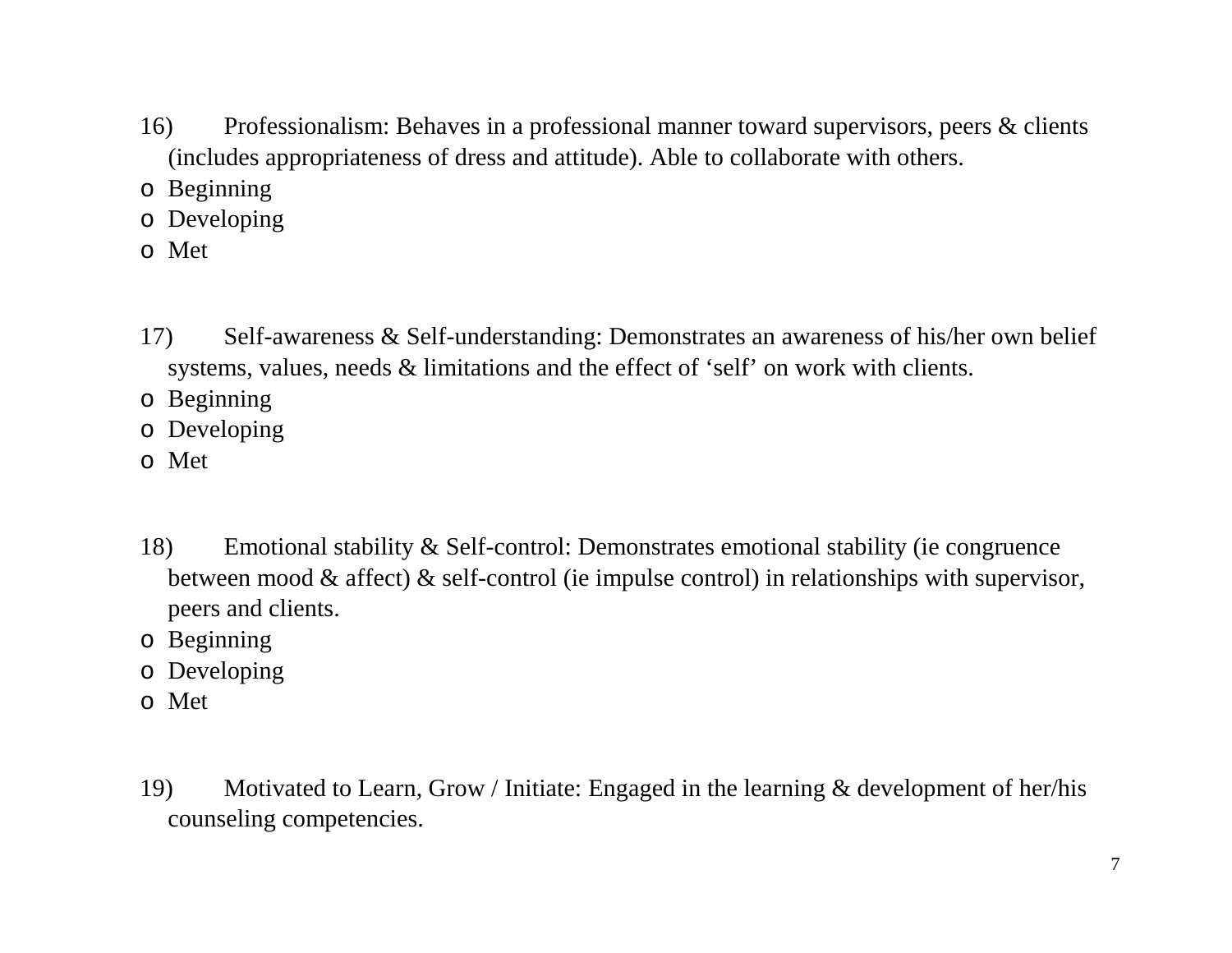- o Beginning
- o Developing
- o Met
- 20) Multicultural Competencies: Demonstrates awareness, appreciation & respect of cultural difference (ie races, spirituality, sexual orientation, etc.).
- o Beginning
- o Developing
- o Met
- 21) Openness to Feedback: Responds non-defensively & alters behavior in accordance with supervisory feedback.
- o Beginning
- o Developing
- o Met
- 22) Professional & Personal Boundaries: Maintains appropriate boundaries with supervisors, peers and clients.
- o Beginning
- o Developing
- o Met